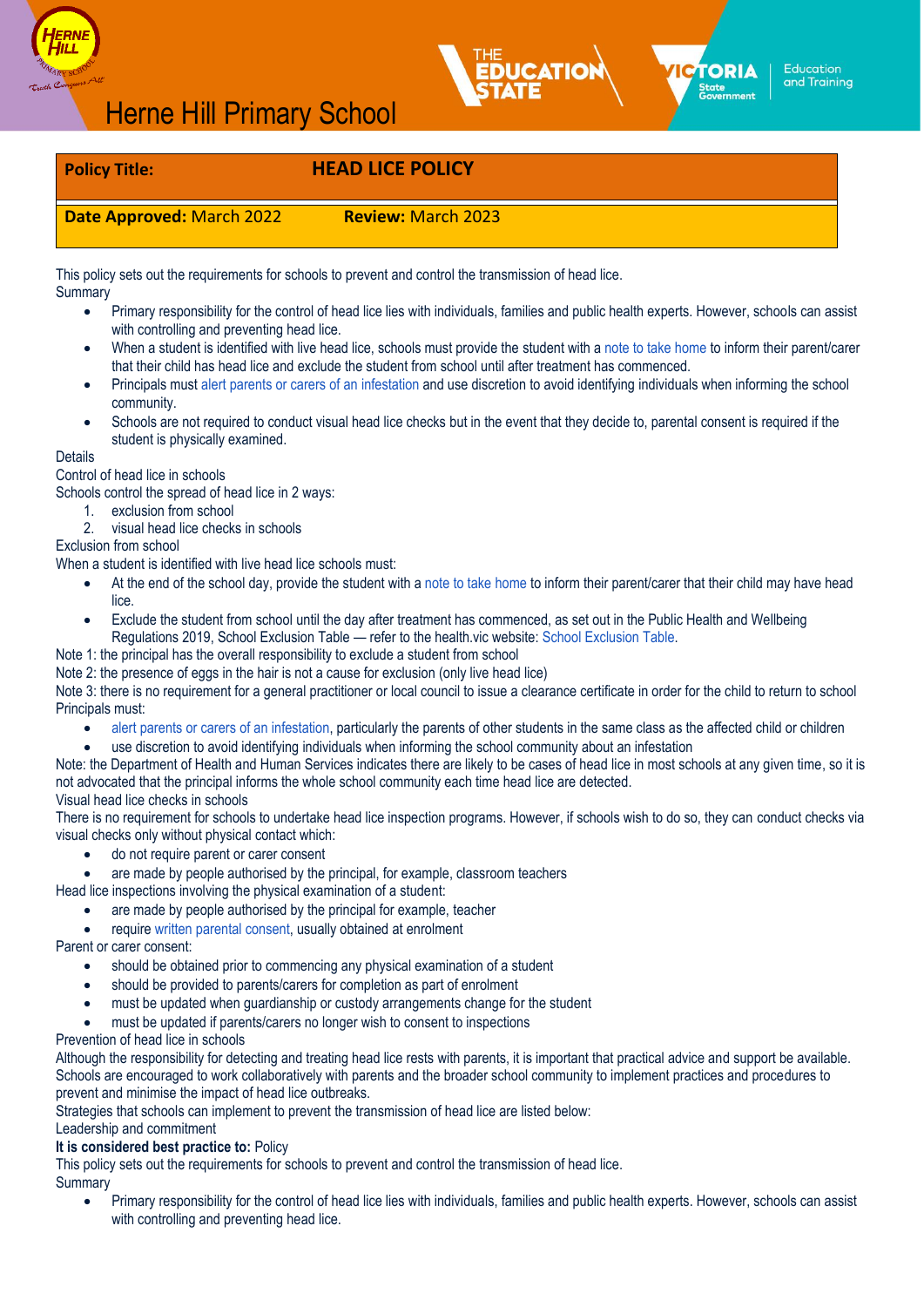- When a student is identified with live head lice, schools must provide the student with a [note to take](https://content.sdp.education.vic.gov.au/sites/default/files/2020-07/Head-lice-action-taken-template.docx) home to inform their parent/carer that their child has head lice and exclude the student from school until after treatment has commenced.
- Principals must [alert parents or carers of an](https://content.sdp.education.vic.gov.au/sites/default/files/2020-07/head-lice-alert-notice-template.docx) infestation and use discretion to avoid identifying individuals when informing the school community.
- Schools are not required to conduct visual head lice checks but in the event that they decide to, parental consent is required if the student is physically examined.

# Details

## Control of head lice in schools

Schools control the spread of head lice in 2 ways:

- 1. exclusion from school
- 2. visual head lice checks in schools

Exclusion from school

When a student is identified with live head lice schools must:

- At the end of the school day, provide the student with a [note to take](https://content.sdp.education.vic.gov.au/sites/default/files/2020-07/Head-lice-action-taken-template.docx) home to inform their parent/carer that their child may have head lice.
- Exclude the student from school until the day after treatment has commenced, as set out in the Public Health and Wellbeing Regulations 2019, School Exclusion Table — refer to the health.vic website: [School Exclusion](https://www2.health.vic.gov.au/public-health/infectious-diseases/school-exclusion/school-exclusion-table) Table.

Note 1: the principal has the overall responsibility to exclude a student from school

Note 2: the presence of eggs in the hair is not a cause for exclusion (only live head lice)

Note 3: there is no requirement for a general practitioner or local council to issue a clearance certificate in order for the child to return to school Principals must:

• [alert parents or carers of an](https://content.sdp.education.vic.gov.au/sites/default/files/2020-07/head-lice-alert-notice-template.docx) infestation, particularly the parents of other students in the same class as the affected child or children

• use discretion to avoid identifying individuals when informing the school community about an infestation

Note: the Department of Health and Human Services indicates there are likely to be cases of head lice in most schools at any given time, so it is not advocated that the principal informs the whole school community each time head lice are detected.

Visual head lice checks in schools

There is no requirement for schools to undertake head lice inspection programs. However, if schools wish to do so, they can conduct checks via visual checks only without physical contact which:

- do not require parent or carer consent
- are made by people authorised by the principal, for example, classroom teachers

Head lice inspections involving the physical examination of a student:

- are made by people authorised by the principal for example, teacher
- require [written parental](https://content.sdp.education.vic.gov.au/sites/default/files/2020-07/Head-lice-consent-form-template.docx) consent, usually obtained at enrolment

Parent or carer consent:

- should be obtained prior to commencing any physical examination of a student
- should be provided to parents/carers for completion as part of enrolment
- must be updated when guardianship or custody arrangements change for the student
- must be updated if parents/carers no longer wish to consent to inspections

Prevention of head lice in schools

Although the responsibility for detecting and treating head lice rests with parents, it is important that practical advice and support be available. Schools are encouraged to work collaboratively with parents and the broader school community to implement practices and procedures to prevent and minimise the impact of head lice outbreaks.

Strategies that schools can implement to prevent the transmission of head lice are listed below:

Leadership and commitment

It is considered best practice to:

- take a whole school approach to prevention of head lice, based on evidence-based information from the Department of Health and Human Services, refer to the Resources tab
- ensure the whole school community is aware of and understands this policy

Healthy physical environment

Head lice do not live or breed on furniture, carpets, clothes or soft toys and cannot be spread through sharing items of clothing, for example, hats.

However, it is best practice for schools to:

- encourage parents to tie their child's hair back if it is long; and
- implement learning activities that minimise head-to-head contact during head lice outbreaks

Healthy culture

Schools must:

• exercise sensitivity towards this issue, maintain student confidentiality and help reduce stigma (for example, provide a letter to all students involved in inspections, not just those found to have head lice)

• maintain a sympathetic attitude and avoid stigmatising or blaming families who are finding it hard to control head lice

Student teaching and learning Schools could:

- incorporate learning activities focused on prevention of head lice into the curriculum
- encourage children to learn about head lice so as to help remove any stigma or bullying associated with the issue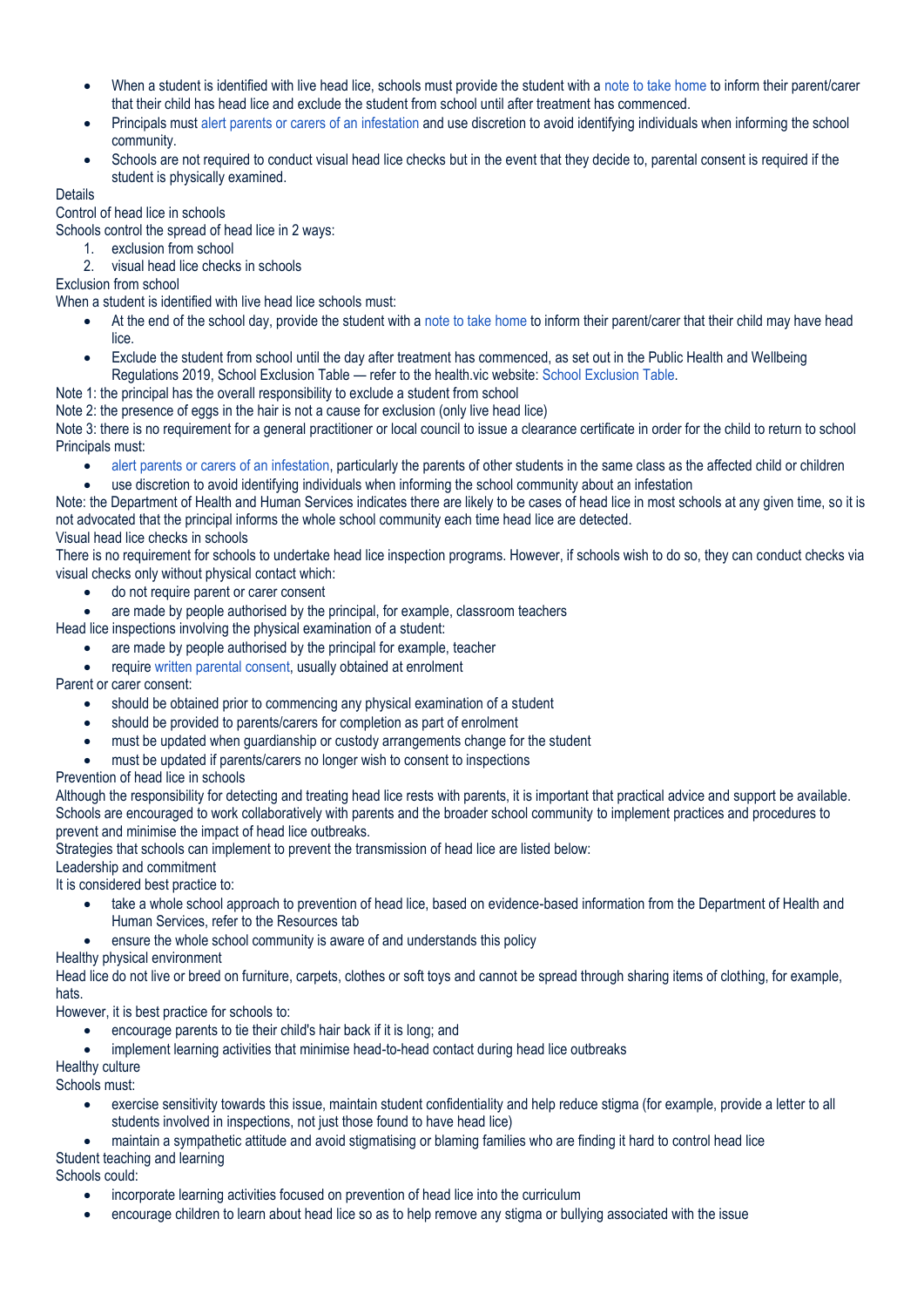## Support staff and educators

It is best practice to:

- consider families, students and staff as key partners in developing and supporting lice prevention initiatives
- provide general information regarding head lice in the school prospectus, school newsletter or on the school website for parent reference

# Community partnerships

Schools can:

- work with local health professionals, services and other organisations to increase their capacity to deliver and promote head lice prevention initiatives
- access community educational resources and support such as community health centres or local government
- Parent or carer detection and treatment responsibilities

Parents and carers have the primary responsibility for the detection and treatment of head lice. Responsibilities include:

- not sending their children to school with untreated head lice
- using safe treatment practices which do not place their child's health at risk
- regularly checking for lice or eggs in the hair of their child and other household members
- notifying the school if their child is affected and when treatment commenced

## **Definitions**

#### Head lice

Pediculosis or 'head lice' are small, wingless insects that live, breed and feed on the human scalp. They cannot transmit any infectious diseases. Direct contact is required for transmission from person to person, where head lice crawl from head to head. Related policies

• [Infectious Diseases](https://www2.education.vic.gov.au/pal/infectious-diseases/policy)

# Relevant legislation

- [Public Health and Wellbeing Regulations 2019](https://www.legislation.vic.gov.au/in-force/statutory-rules/public-health-and-wellbeing-regulations-2019) (Vic)
- take a whole school approach to prevention of head lice, based on evidence-based information from the Department of Health and Human Services, refer to the Resources tab
- ensure the whole school community is aware of and understands this policy

## Healthy physical environment

Head lice do not live or breed on furniture, carpets, clothes or soft toys and cannot be spread through sharing items of clothing, for example, hats.

However, it is best practice for schools to:

- encourage parents to tie their child's hair back if it is long; and
- implement learning activities that minimise head-to-head contact during head lice outbreaks

# Healthy culture

Schools must:

- exercise sensitivity towards this issue, maintain student confidentiality and help reduce stigma (for example, provide a letter to all students involved in inspections, not just those found to have head lice)
- maintain a sympathetic attitude and avoid stigmatising or blaming families who are finding it hard to control head lice

# Student teaching and learning

# Schools could:

- incorporate learning activities focused on prevention of head lice into the curriculum
- encourage children to learn about head lice so as to help remove any stigma or bullying associated with the issue

# Support staff and educators

It is best practice to:

- consider families, students and staff as key partners in developing and supporting lice prevention initiatives
- provide general information regarding head lice in the school prospectus, school newsletter or on the school website for parent reference

#### Community partnerships

Schools can:

- work with local health professionals, services and other organisations to increase their capacity to deliver and promote head lice prevention initiatives
- access community educational resources and support such as community health centres or local government
- Parent or carer detection and treatment responsibilities

Parents and carers have the primary responsibility for the detection and treatment of head lice.

Responsibilities include:

- not sending their children to school with untreated head lice
- using safe treatment practices which do not place their child's health at risk
- regularly checking for lice or eggs in the hair of their child and other household members
- notifying the school if their child is affected and when treatment commenced

#### **Definitions**